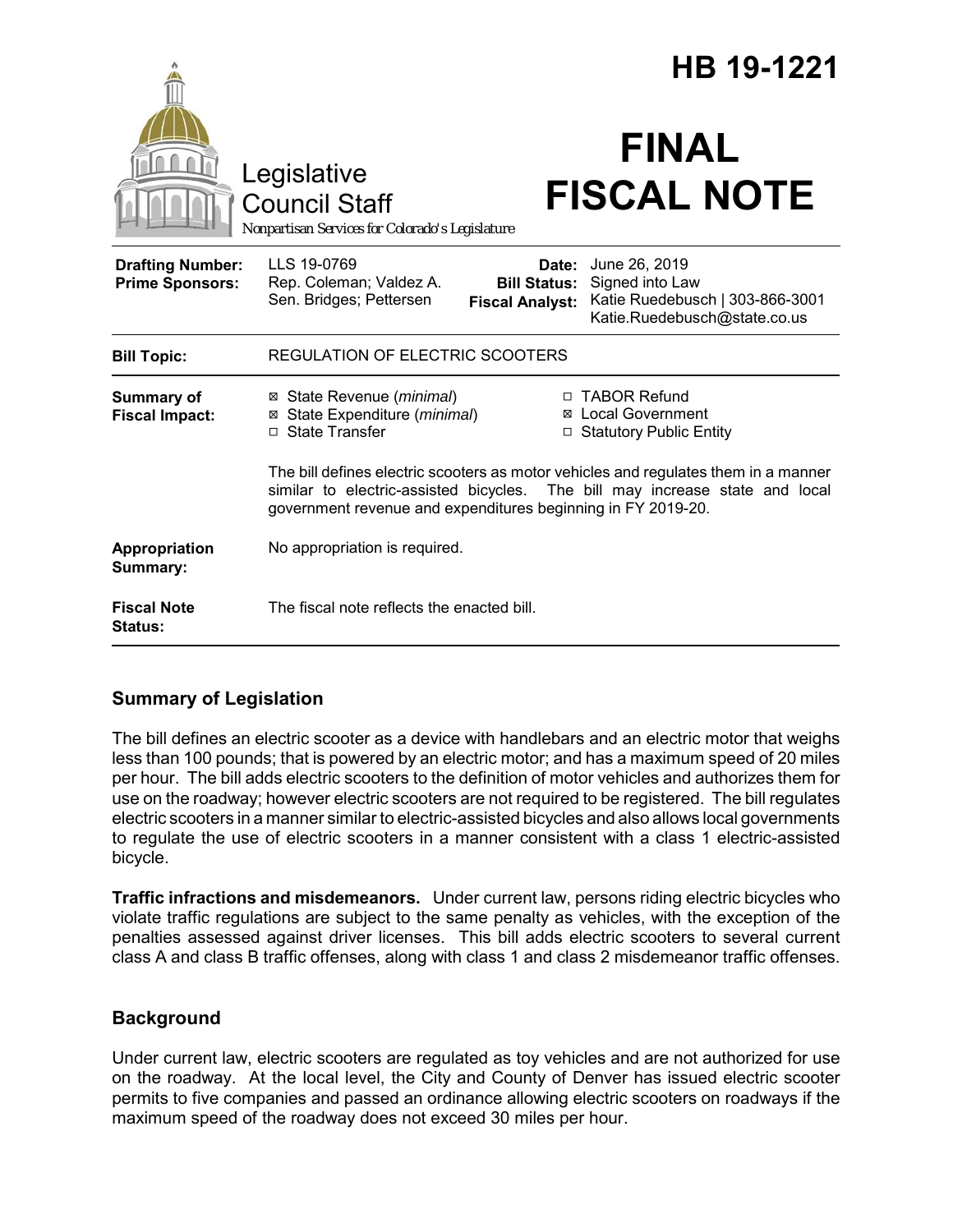June 26, 2019

### **Comparable Crime Analysis**

Legislative Council Staff is required to include certain information in the fiscal note for any bill that creates a new crime, changes the classification of an existing crime, or changes an element of an existing crime. This section outlines data on crimes comparable to the offense in this bill and discusses assumptions on future rates of criminal conviction for those offense.

**Prior conviction data and assumptions.** This bill adds electric scooters to several current class A and class B traffic offenses, along with class 1 and class 2 misdemeanor traffic offenses, as shown below in Table 1. The fiscal note assumes that there will continue to be minimal or no additional criminal case filings or convictions for this offense under the bill. Because the bill is not expected to have a tangible impact on criminal justice-related revenue or expenditures at the state or local levels, these potential impacts are not discussed further in this fiscal note.

| <b>Level of Offense</b>                                                                                                        | <b>Description of Crime</b>                                                                                                                                                                                                              |  |  |
|--------------------------------------------------------------------------------------------------------------------------------|------------------------------------------------------------------------------------------------------------------------------------------------------------------------------------------------------------------------------------------|--|--|
| Class B traffic infraction                                                                                                     | • Bicycle and personal mobility device equipment;<br>• Horns or warning devices;<br>• Slow-moving vehicles - display of emblem;<br>• Projecting loads on passenger vehicles; and<br>• Stopping, standing, or parking in specified places |  |  |
| Class A traffic infraction                                                                                                     | • Pedestrians' right-of-way in crosswalks                                                                                                                                                                                                |  |  |
| Class 2 misdemeanor traffic offense                                                                                            | • Reckless driving; and<br>• Operation of bicycles and other human powered<br>vehicles                                                                                                                                                   |  |  |
| Class 2 misdemeanor traffic offense<br>(class 1 misdemeanor traffic offense when bodily<br>injury or death to another results) | • Careless driving                                                                                                                                                                                                                       |  |  |

**Table 1 Existing Electric Bicycle Penalties Applied to Scooters under HB 19-1221**

**Traffic infraction penalties.** Traffic infractions have two categories: class A and class B. The penalty range for the commission of a class A or class B traffic infraction is generally a \$15 to \$100 fine, although fines defined within the statute may exceed \$100.

**Traffic misdemeanors.** Misdemeanor traffic offenses have two categories: class 1 and class 2. The penalty scheme for misdemeanor traffic offenses is indicated in Table 2.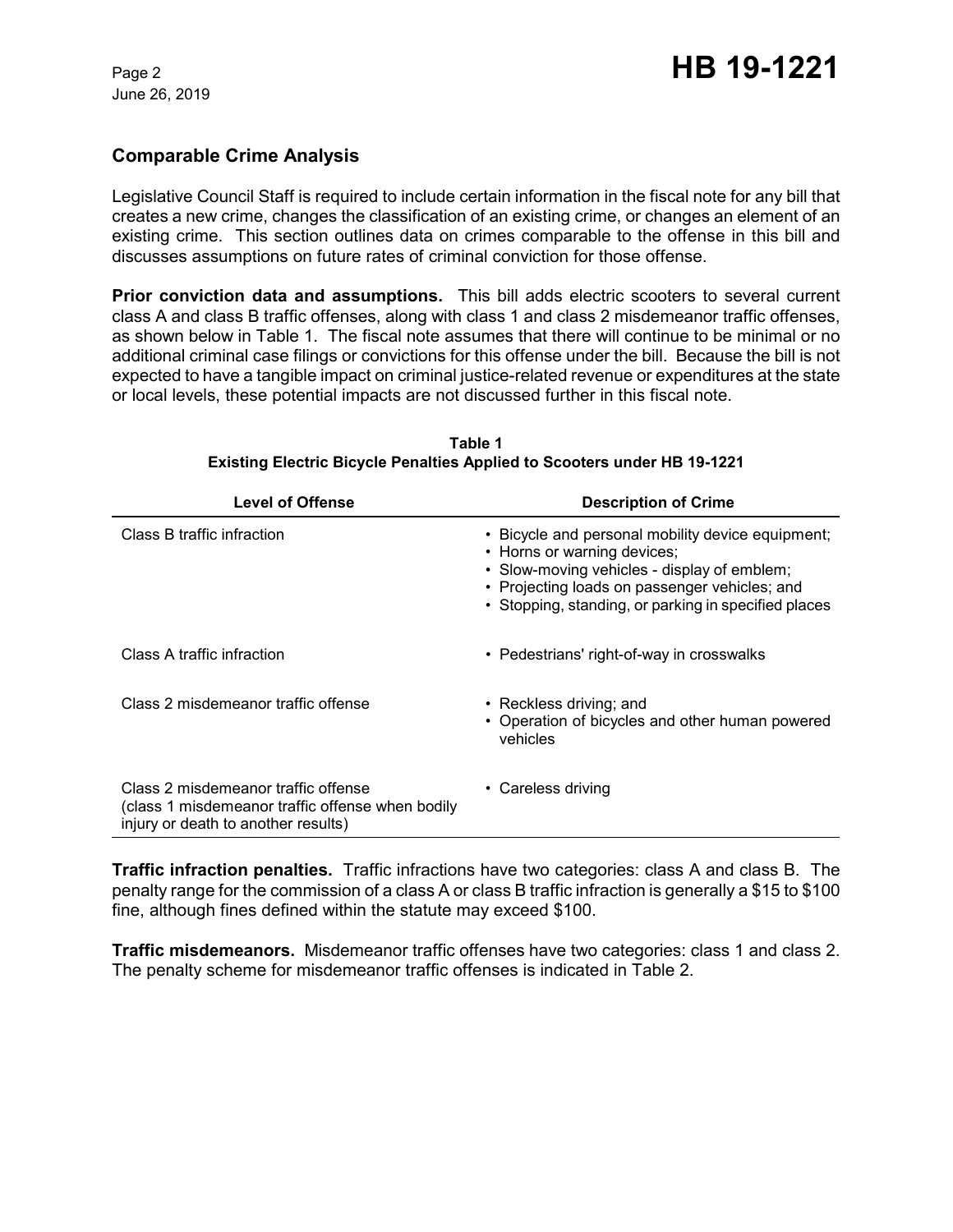**Table 2 Sentencing Scheme for Misdemeanor Traffic Offenses**

| <b>Class of Misdemeanor Traffic</b><br><b>Offense</b> | <b>Minimum Sentence</b>                   | <b>Maximum Sentence</b>                       |
|-------------------------------------------------------|-------------------------------------------|-----------------------------------------------|
| Class 1                                               | 10 days in jail or \$300 fine,<br>or both | 12 months in jail or \$1,000<br>fine, or both |
| Class 2                                               | 10 days in jail or \$150 fine,<br>or both | 90 days jail or \$300 fine,<br>or both        |

Visit leg.colorado.gov/fiscalnotes for more information about criminal justice costs in fiscal notes.

### **State Revenue**

**Traffic infractions and misdemeanors.** Beginning in FY 2019-20, this bill may minimally increase fine revenue to the Highway Users Tax Fund (HUTF), of which 65 percent goes to the State Highway Fund in the Department of Transportation. The bill may also minimally increase revenue to the Judicial Department from court fees. As this fiscal note assumes a majority of electric scooter users will comply with the law, these impacts are expected to be negligible and have been excluded from this fiscal note.

# **State Expenditures**

The bill may increase workload for the Department of Public Safety, the Department of Revenue, the Department of Transportation, and the Judicial Department beginning in FY 2019-20.

**Department of Public Safety.** The bill may increase workload for the Department of Public Safety to update informational materials. This increase can be accomplished within existing resources.

**Department of Revenue.** The bill will increase workload for the Department of Revenue to incorporate electric scooters into its rules on slow moving vehicles. In addition, the department, along with the Department of Transportation, will incorporate electric scooters into the state bicycle and pedestrian manual. This workload increase can be accomplished within existing resources.

**Department of Transportation.** The bill may increase workload for the Department of Transportation to incorporate electric scooters into the state bicycle and pedestrian manual and update any signage. This workload increase can be accomplished within existing resources.

**Judicial Department***.* This bill may increase workload for the trial courts in the Judicial Department to process any additional case filings. Overall, it is assumed that this workload can be accomplished within existing appropriations. Should a change in funding be required for any agency or division within the Judicial Department, the fiscal note assumes it will be addressed through the annual budget process.